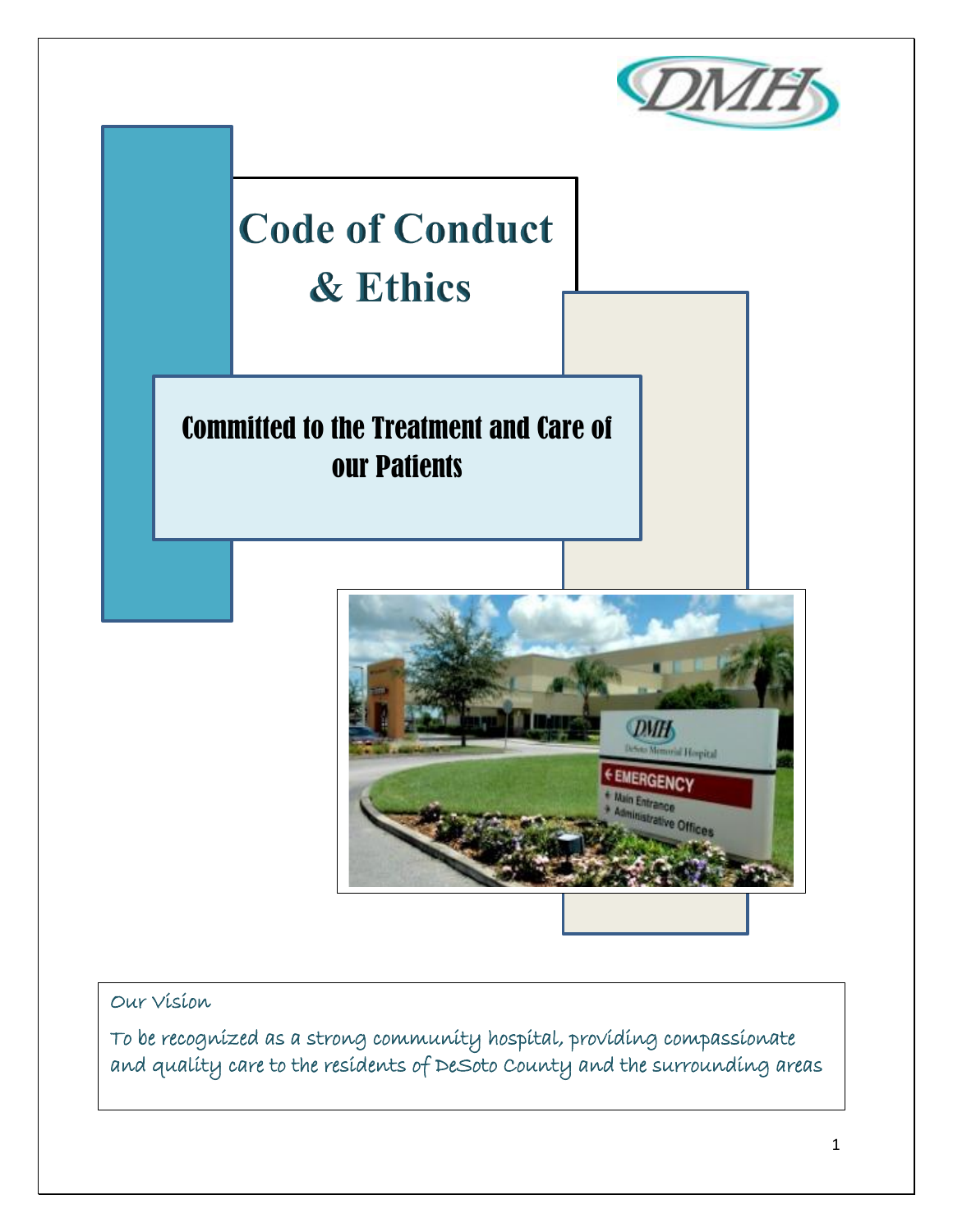

Page 2

# **From the desk of the CEO**

Dear Colleague:

The true foundation of DeSoto Memorial Hospital has always been its commitment to provide quality care to our patients. As part of this, we strive to ensure an ethical and compassionate approach to healthcare delivery and management. We must demonstrate consistently that we act with absolute integrity in the way we do our work and the way we live our lives.

This Code of Conduct provides guidance to ensure that our work is done in an ethical and legal manner. It emphasizes the shared common values which guide our actions. It contains resources to help resolve any questions about appropriate conduct in the work place. Please review it thoroughly. Your adherence to its spirit, as well as its specific provisions, is absolutely critical to our future.

If you have any questions regarding this Code of Conduct or encounter any situation which you believe violates provisions of this Code, you should immediately consult your supervisor, another member of management, or the Corporate Compliance Officer. You may also call the **Compliance Hotline at 1- 800-273-8452** and remain anonymous if you choose. You have my personal assurance there will be no retribution for asking questions or raising good faith concerns about the Code for reporting possible improper conduct.

We are committed to those ideals reflected in our Mission and Values Statement and in this Code of Conduct. We are equally committed to assuring our actions consistently reflect our words. In this spirit, we want this organization to be a family of men and women of shared values, and we expect all of our colleagues' actions to reflect the high standards set forth in this Code of Conduct.

No code of conduct can substitute for our own internal sense of fairness, honesty, and integrity. Thus, in your daily life and work, if you encounter a situation or are considering a course of action which may be technically within the guidelines of the Code of Conduct, but you are worried that the contemplated action simply "does not feel right", please discuss the situation with any of the resources listed above.

In closing, we trust you as a valuable member of our healthcare team. We ask you to assist us and all of our colleagues in this organization in supporting the values and principles which are critical to achieving our mission.

Sincerely,

Vince Sica, CEO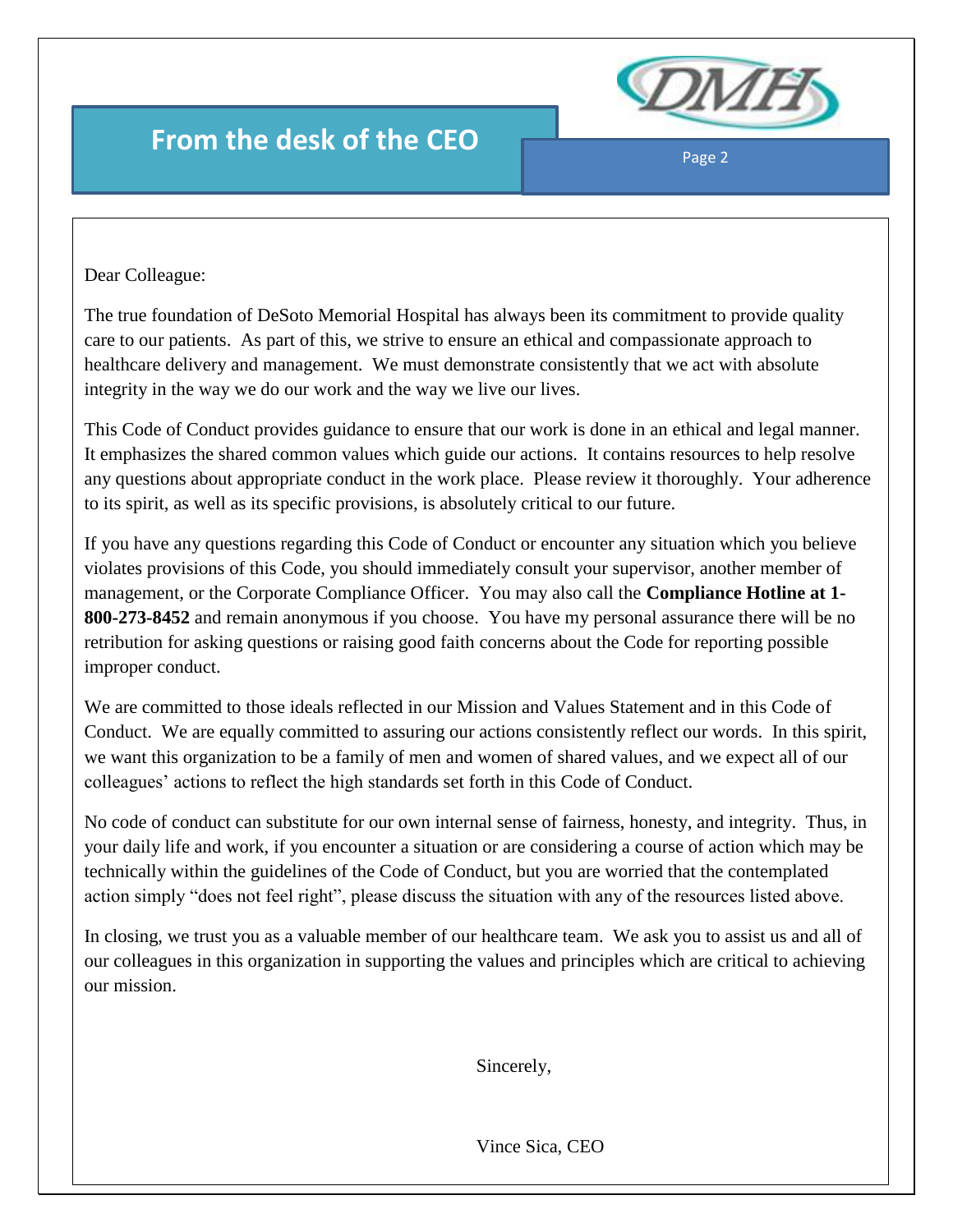



## **Our Mission**

DeSoto Memorial Hospital is dedicated to providing quality care and enhancing the health of our community.

### **Our Vision**

To be recognized as a strong community hospital, providing professional, compassionate, and quality care to the residents and visitors of DeSoto County and the surrounding areas.

### **Our Values**

#### Compassion

We treat those we serve and one another with concern, kindness, and respect.

#### Integrity

We are open and honest in all we do.

### Excellence

We are committed to quality and to adding value in every aspect of our work and we strive to exceed the expectations of our customers.

### Community

We acknowledge our vital role in our local communities and seek to understand and serve their needs.

### Professionalism

We strive to uphold and exceed our customer's expectations within our realm of expertise, without forgetting human compassion, conforming to technical or ethical standards by following a line of conduct and qualities.

### Stewardship

We understand the responsibility of utilizing our resources in a prudent manner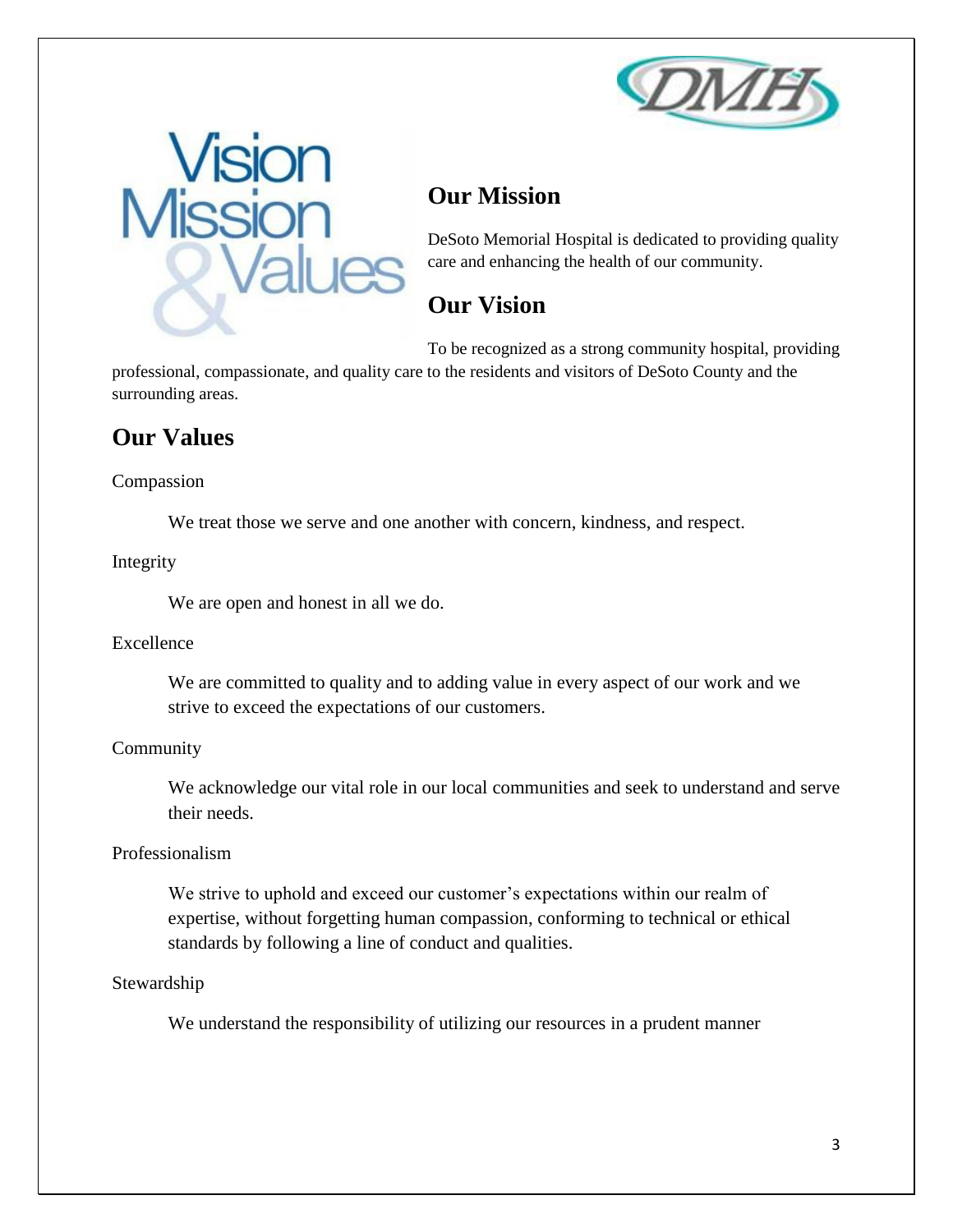

# *Leadership Responsibilities*

 While all DeSoto Memorial Hospital (DMH) colleagues are obligated to follow our Code, we expect our leaders to set the example, to be in every respect a model. We expect everyone in the organization with supervisory responsibility to exercise that responsibility in a manner that is kind, sensitive, thoughtful, and respectful. We expect each supervisor to create an environment where all team members are encouraged to raise concerns and propose ideas.

 We also expect that they will ensure those on their team have sufficient information to comply with laws, regulations, and policies, as well as the resources to resolve ethical dilemmas. They must help to create a culture within DMH which promotes the highest standards of ethics and compliance. This culture must encourage everyone in the organization to share concerns when they arise. We must never sacrifice ethical and compliant behavior in the pursuit of business objectives.

 Specific guidance for leaders throughout the organization regarding their responsibilities under our Ethics and Compliance Program is included in our DMH Policies & Procedures. Leaders at all levels of the organization should use that guidance to most effectively incorporate ethics and compliance into all aspects of our organization.

 In addition, the Ethics and Compliance Program, together with our leadership training efforts, encourages what can be referred to as "principled leadership." Such leadership assumes that those in our organization will lead by example, will confront problems directly and candidly, will be inclusive in making decisions as to who should participate in the decision-making process, will try to give the maximum responsibility to those who work with them, and will emphasize effective team-building. In addition to these fundamental approaches to principled leadership, we expect those in our organization to understand and care about their colleagues at work.

 The work of DMH is accomplished each day, for the most part, in small team settings. This encourages all leaders to try to ensure that the talents of each member of the organization are utilized to the maximum extent possible and that we give careful attention to the professional development of all of those within our facility.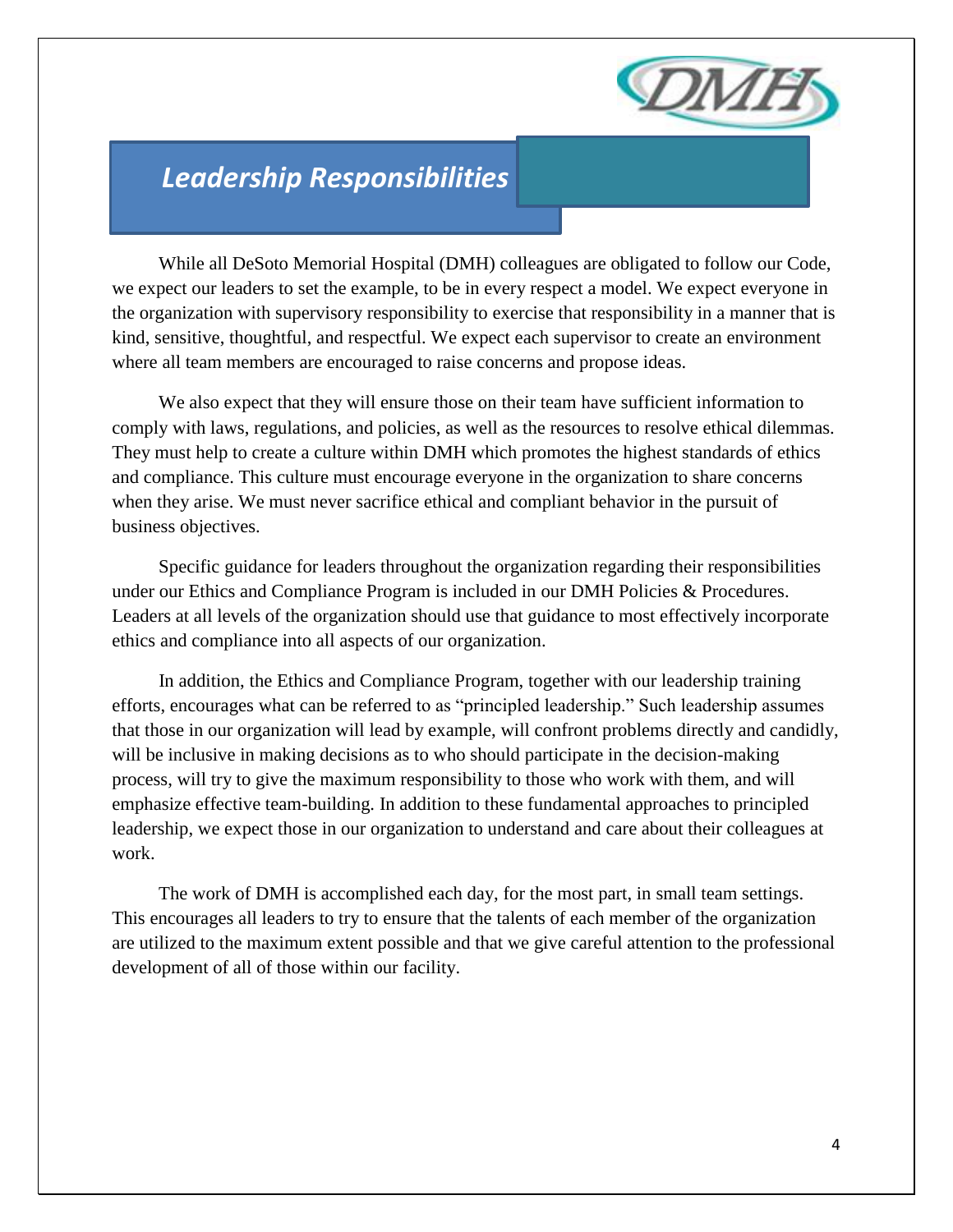

# Our Guides to Integrity

From senior management and all staff, to hospital-based physicians, to contractors, and other affiliated providers, regardless of our personal responsibilities, everyone associated with DeSoto Memorial Hospital is committed to this Code of Conduct and the Guides of Integrity. We make the following promises:

To our patients: We are committed to treating all of our patients equally, fairly, and with respect. All patients are told of their rights, responsibilities, and health care options.

To our DMH employees: We are committed to a work setting which treats all colleagues with fairness, dignity, and respect, and affords them an opportunity to grow, to develop professionally, and to work in a team environment in which all ideas are considered.

To our affiliated physicians: We are committed to providing a work environment which has excellent facilities, modern equipment, and outstanding professional support.

To our third-party payers: We are committed to dealing with our third-party payers in a way that demonstrates our commitment to contractual obligations and reflects our shared concern for quality healthcare and bringing efficiency and cost effectiveness to healthcare. We encourage our private third-party payers to adopt their own set of comparable ethical principles to explicitly recognize their obligations to patients as well as the need for fairness in dealing with providers.

To our regulators: We are committed to an environment in which compliance with rules, regulations, and sound business practices is

woven into the corporate culture. We accept the responsibility to self-govern and monitor adherence to the requirements of law and to our Code of Conduct.

To the communities we serve: We are committed to understanding the particular needs of the communities we serve and providing the community with quality, cost-effective healthcare. We realize as an organization that we have a responsibility to help those in need. We proudly support charitable contributions and events in the community we serve in an effort to promote good will and further good causes. We promote healthcare education for our patients and community.

To our suppliers: We are committed to fair competition among prospective suppliers and the sense of responsibility required of a good customer. We encourage our suppliers to adopt their own set of comparable ethical principles.

To our volunteers: The concept of voluntary assistance to the needs of patients and their families is an integral part of the fabric of healthcare. We are committed to ensuring that our volunteers feel a sense of meaningfulness from their volunteer work and receive recognition for their volunteer efforts.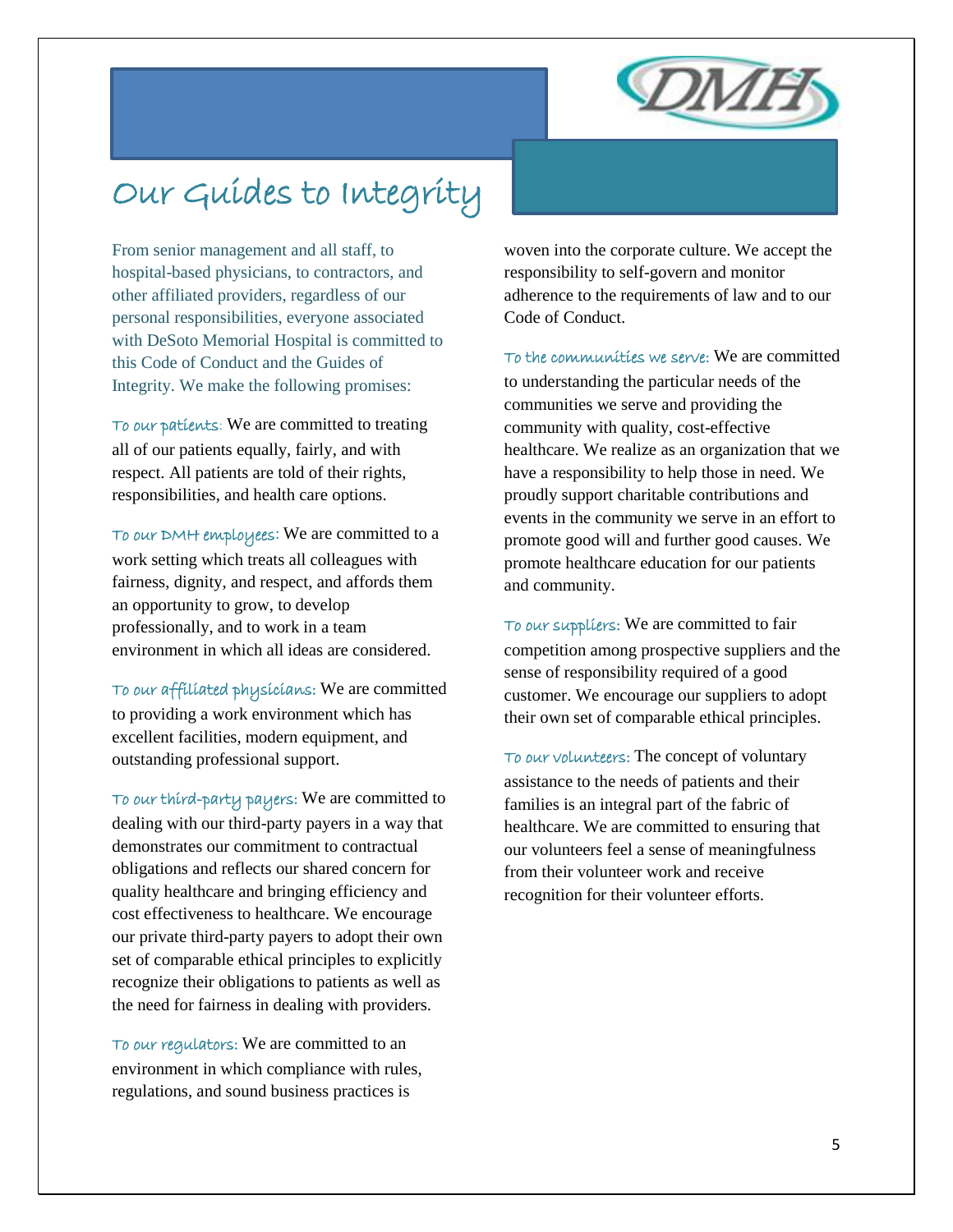

## Quality of Care & Services

#### **We provide high quality care and skilled, courteous, compassionate, reliable service to all patients, customers, visitors, and our fellow employees.**

- $\triangleright$  We will respect the dignity, comfort and privacy of every individual, employee, and customer, while providing them with consideration, courtesy and respect.
- $\triangleright$  We will provide appropriate and timely care, by qualified health care professionals including emergency care to all patients without regard to race, religion, color, national origin, sex (including gender identity), sexual orientation, age, or disability.
- $\triangleright$  We will not deny emergency or urgent medical care or transfer to another facility because of race, religion, color, national origin, sex (including gender identity), sexual orientation, age, or disability.
- We will adhere to DeSoto Memorial Hospital's statement of patient rights.
- $\triangleright$  We will maintain complete and thorough records of patient information and protect the privacy of our patient's health records to fulfill the requirements set forth in our policies, accreditation standards, applicable laws and regulations.

# Privacy & Confidentiality

#### **We maintain the privacy and confidentiality of information entrusted to us in accordance with legal and ethical standards.**

- $\triangleright$  We will respect the privacy of our patients, co-workers and customers and safeguard patient, employee and customer information from physical damage and protect the privacy of our patient's health records according to state, federal and accreditation requirements.
- $\triangleright$  We will maintain medical and business documents and follow our record retention policy in accordance with the law, HIPAA and other applicable guidelines.
- $\triangleright$  We will only reveal medical, clinical or business information when such release is supported by a legitimate clinical or business purpose, and is in compliance with DeSoto Memorial Hospital policies and procedures, applicable laws, rules and regulations.
- $\triangleright$  We will not discuss patient, employee or customer information in any public area, including elevators, hallways, stairwells, restroom, lobbies and dining areas.
- $\triangleright$  We will exercise care to ensure that confidential and proprietary information is carefully maintained and managed to protect its value including salary, benefits, payroll, personnel files and information on disciplinary matters as confidential information while maintaining computer passwords and access codes in a confidential and responsible manner.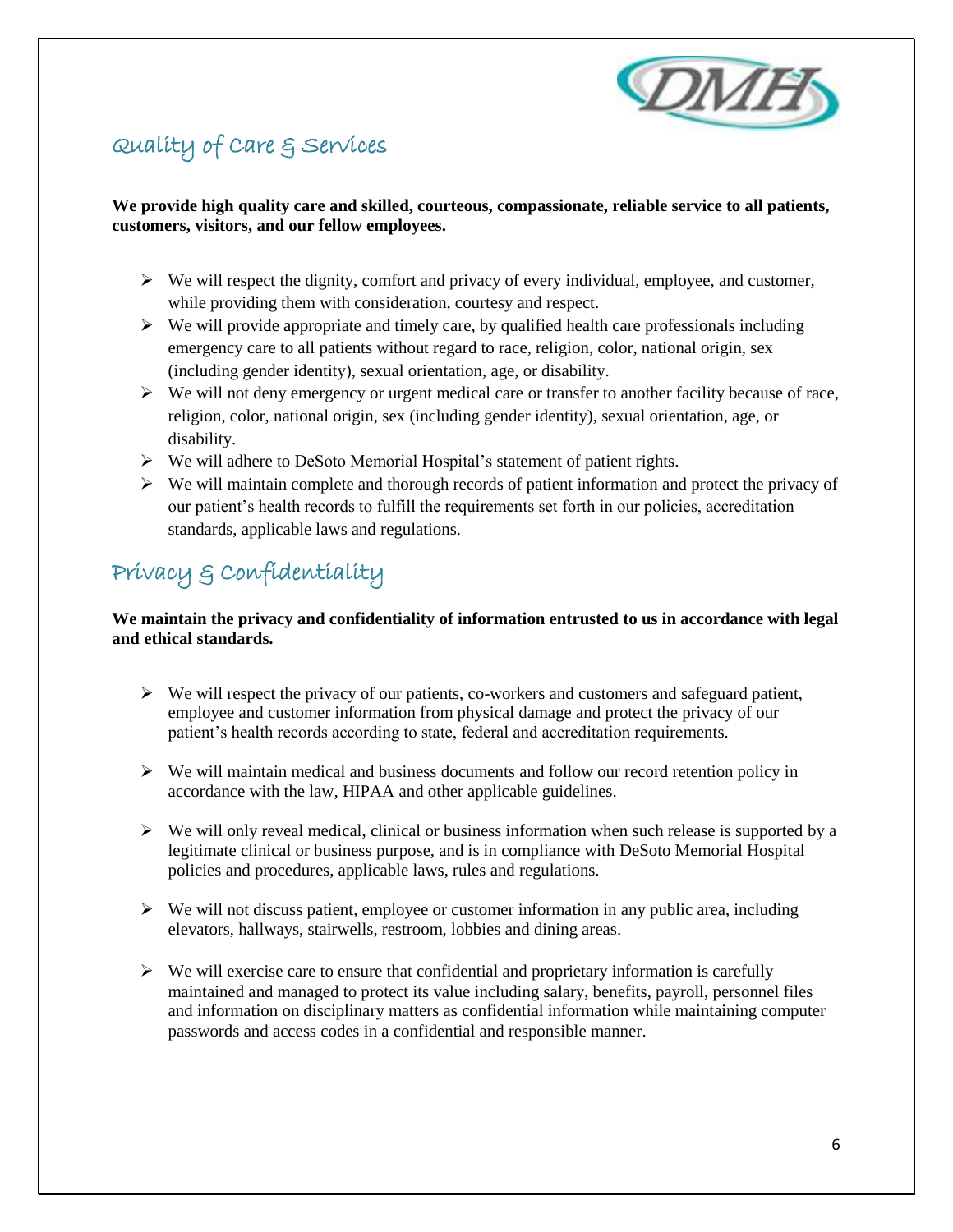

### Workplace Conduct & Employment Practices

**We recognize that the greatest strength of our organization lies in the efforts and talents of our employees, who create our success and our reputation. We treat each other with respect, dignity and courtesy.**

- $\triangleright$  We provide equal employment opportunities to prospective and current employees, based solely on merit, qualifications and abilities. DeSoto Memorial Hospital shows respect and does not discriminate in employment opportunities or practices on the basis of race, color, religion, national origin, sex (including gender identity), sexual orientation, age, or disability, or any other status protected by law.
- $\triangleright$  We support and observe a workplace free of alcohol, drugs and tobacco use.
- $\triangleright$  Reasonable accommodations will be made for employees with disabilities.
- $\triangleright$  We seek employees, vendors and business partners who have not been sanctioned by any regulatory agency and are able to perform their designated responsibilities.
- $\triangleright$  We do not tolerate any act of retaliation or reprisal against any employee who in good faith reports suspected violations of law, regulation, DMH policy or our Code of Ethics and have a management team who fosters an "open door policy" and creates a work environment in which ethical concerns will be addressed.
- $\triangleright$  All employees will receive appropriate training and orientation and have the proper experience and expertise to perform their duties and to meet the needs of our customers.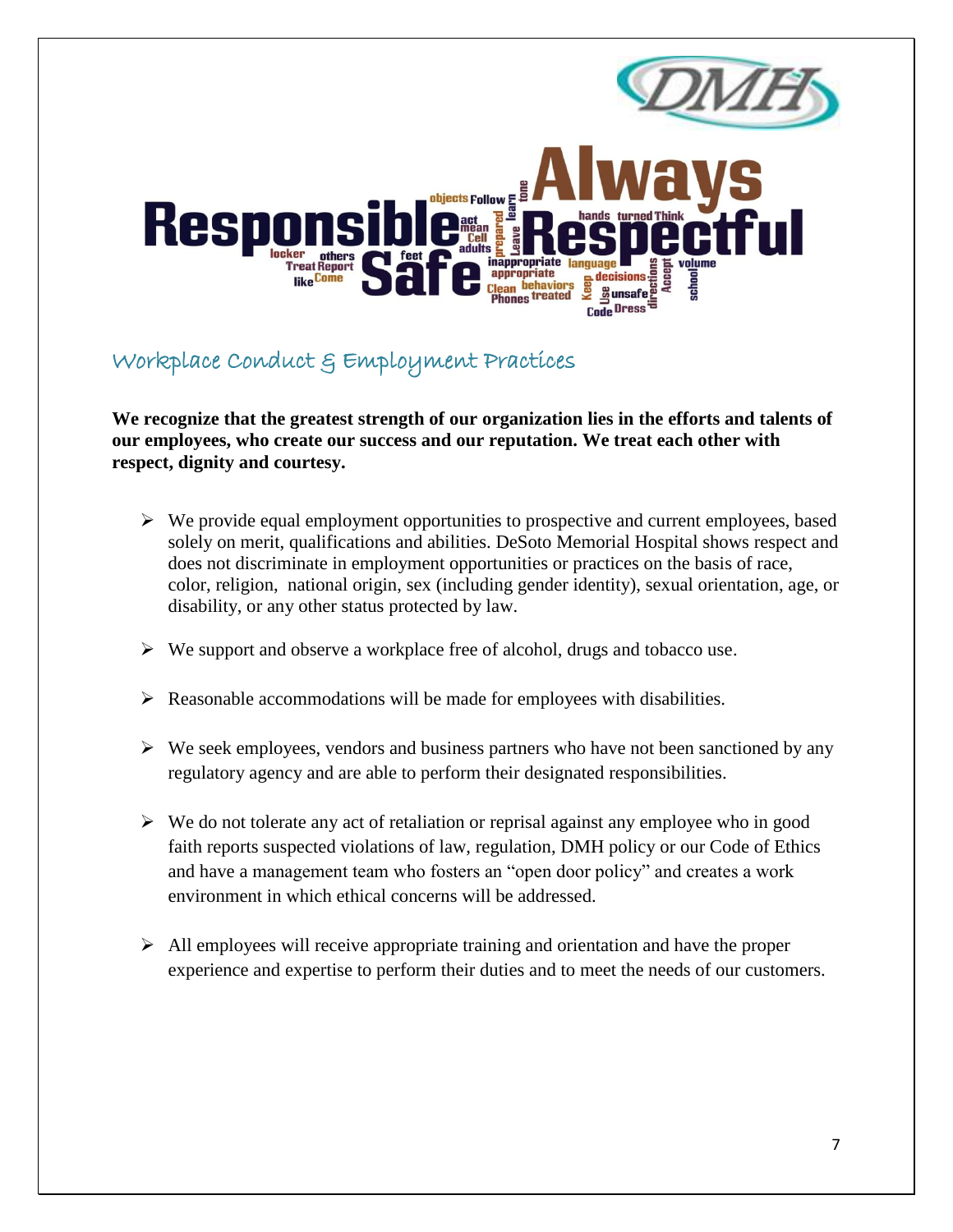

### Information Technology

#### **We safeguard DMH information technology and proprietary electronic information and protect it from improper use and access.**

- $\triangleright$  We follow the laws regarding intellectual properties, including patents, trademarks, marketing, copyrights, and software and do not copy DMH computer software unless it is specifically allowed in the license agreement.
- $\triangleright$  We maintain and monitor security systems, data backup systems and storage capabilities to ensure that information is maintained safely in accordance with our policies and procedures, state and federal requirements.
- $\triangleright$  We only allow authorized persons to have access to computer systems and software on a "need to" know" basis.

### Coding & Billing

**We ensure that coding and billing are performed accurately, in accordance with nationally recognized standards and rules. It is the provider's responsibility to ensure that the information required for proper coding is documented in the patient's medical record and on the encounter forms and that both accurately reflect the care provided.**

We do not:

- $\triangleright$  bill for items and services not rendered or not medically necessary;
- $\triangleright$  misrepresent the type or level of service rendered;
- $\triangleright$  bill for non-covered services;
- $\triangleright$  bill for services rendered by other providers; or
- $\triangleright$  misrepresent a diagnosis in order to obtain payment

### Cost Reports

**A substantial portion of our business involves reimbursement under federal and state government programs that require the submission of cost reports. We must adhere to a wide range of legal and regulatory requirements in the preparation of such cost reports.** 

We are committed to maintaining the highest ethical and legal standards. Compliance with federal and state laws relating to all cost reports is top priority. These laws and regulations, while highly complex, define what costs are allowable and non-allowable, as well as define the appropriate methodologies to claim reimbursement for the cost of services provided to program beneficiaries. Given this complexity, all issues related to the completion and settlements of these cost reports must be communicated through or coordinated with DeSoto Memorial Hospital's Finance Department.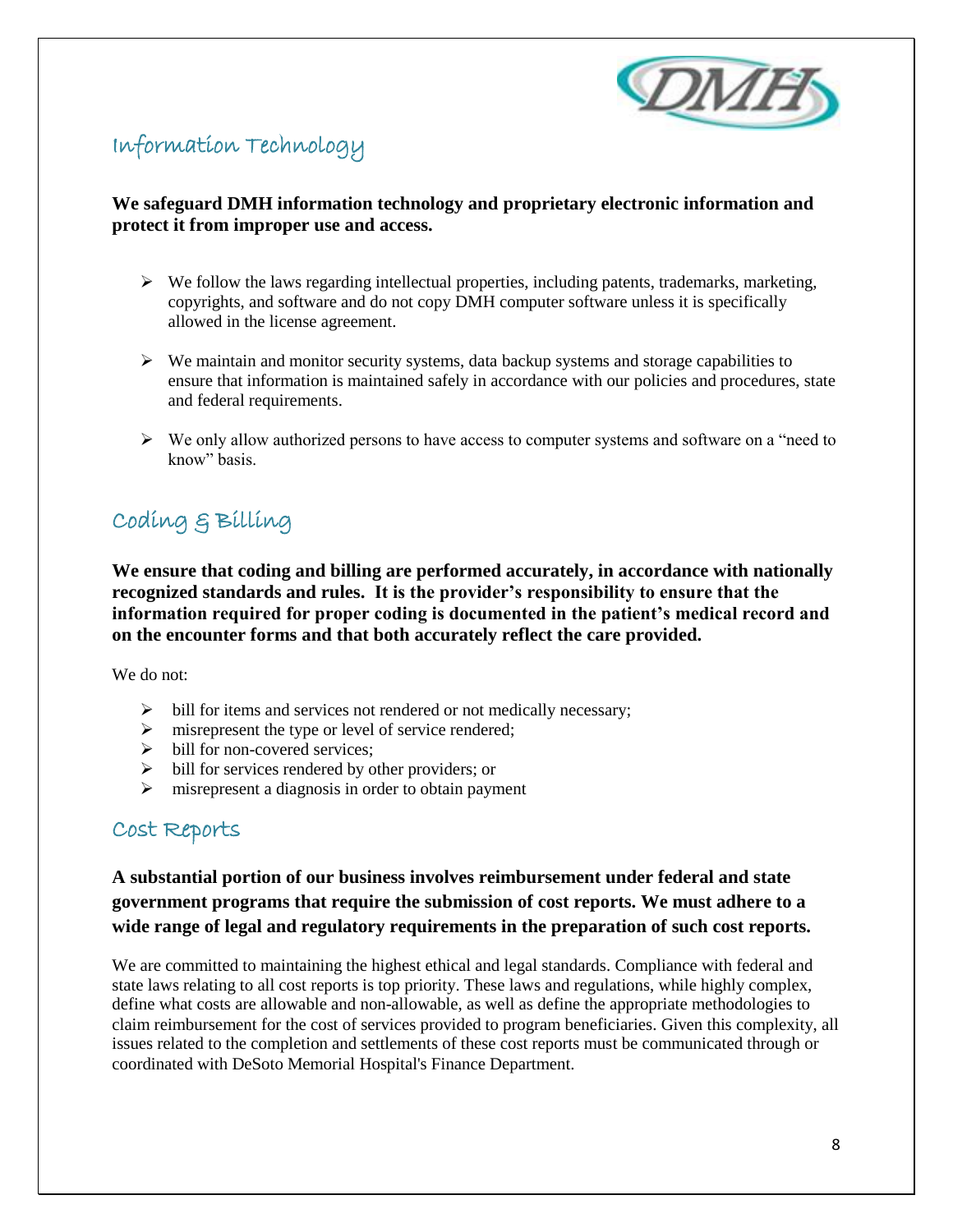

Additionally, DeSoto Memorial Hospital has established and maintains a high standard of accuracy and completeness in our financial records. These records serve as a basis for managing our business and are important in meeting our obligations to patients and others as well as complying with tax and financial reporting requirements. It is our policy to comply with the reporting requirements of applicable laws, established financial standards, and generally accepted accounting principles.

### Adhering to Laws & Regulations



**We follow applicable laws and regulations, conduct our business and clinical activity with high standards of ethics, integrity, honesty and responsibility and act in a timely manner that enhances standing in the community.**

- $\triangleright$  We will provide health care services, plan and data management support consistent with federal, state, local laws and regulations that apply to our business and provide DMH staff and agents with knowledge of the governing rules and regulations.
- $\triangleright$  We do not give or receive any form of payment, kickback or bribe to induce the referral or the purchase of any service. Likewise, we do not accept payments for referrals we make.
- $\triangleright$  We do not offer any improper inducements or favors to patients, providers or others to encourage the referral of patients to our facilities or to use a particular product or service.
- $\triangleright$  We avoid inappropriate discussions with competitors regarding business issues.
- $\triangleright$  We procure, maintain, dispense, and transport drugs or other controlled substances used in the treatment of patients, according to applicable laws and regulations.
- $\triangleright$  We do not knowingly make any false statements, verbal or written, to government agencies or other payers.

### Environmental & Safety Considerations

#### **We are committed to providing a safe and secure environment for patients, volunteers, employees, visitors, and customers.**

- $\triangleright$  We exercise DMH polices & procedures with regard to the environmental aspects of the use of buildings, property, laboratory processes and medical products in accordance with state, federal and accreditation requirements.
- $\triangleright$  We comply with established safety and infection control policies and procedures, which are intended to prevent job-related hazards, consistent with ergonomic standards and ensure a safe work environment.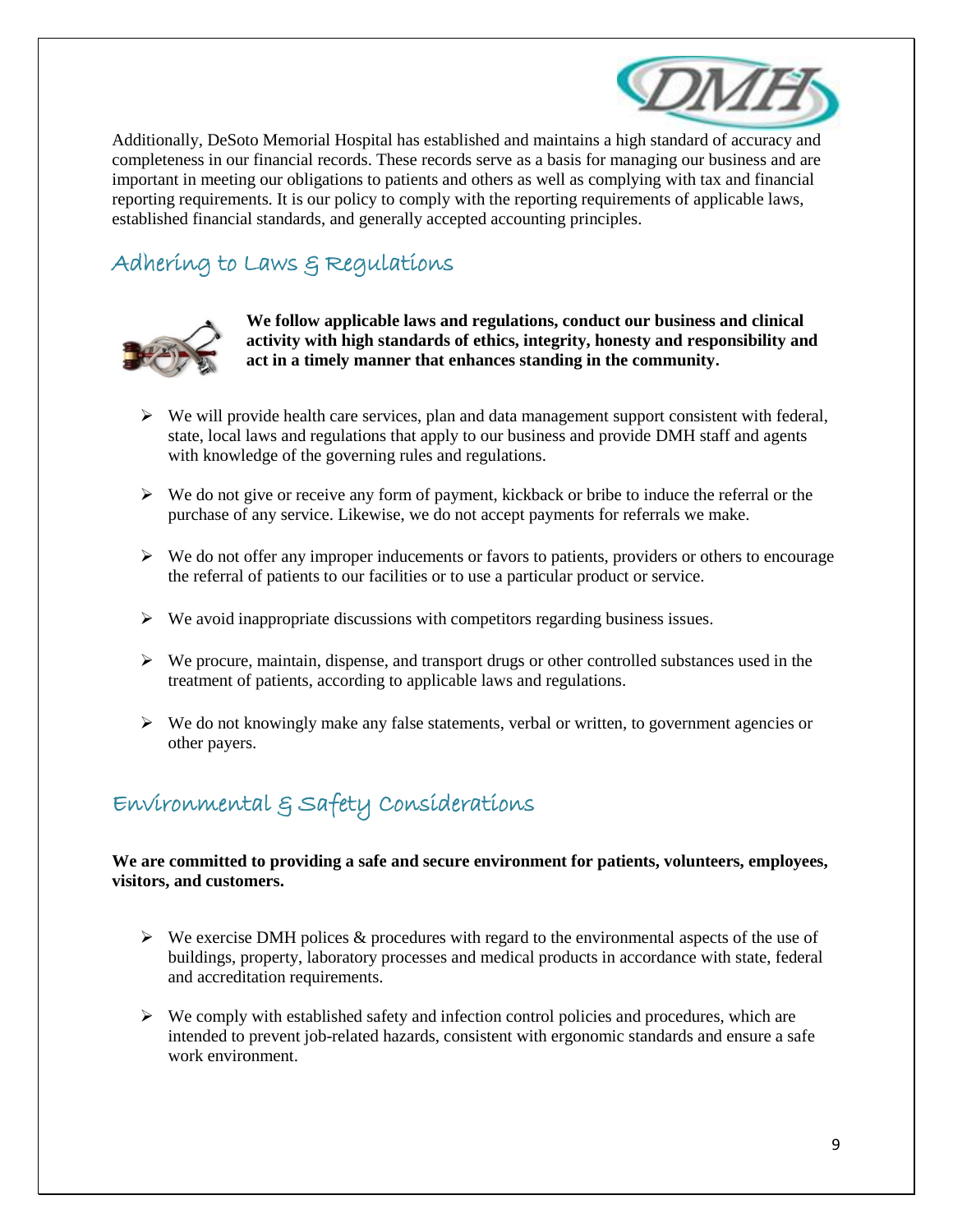

 $\triangleright$  We comply with permit requirements that allow for the safe discharge of pollutants into the air, sewage systems, water or land and comply with all laws and regulations governing the handling, storage, use and disposal of hazardous materials, other pollutants and infectious wastes.

### Physician and Provider Relationships

#### **WE DO NOT PAY FOR REFERRALS**

We accept patient referrals/admissions solely based on the patient's clinical needs and our ability to render the needed services. We do not, however, pay or offer to pay anyone - employees, physicians, or other persons - for referrals of patients. No employee, or other person acting on behalf of DeSoto Memorial Hospital, is permitted to enter into any agreements, including physicians, which are linked directly, or indirectly, to the referral of patients.

#### **WE DO NOT ACCEPT PAYMENTS FOR REFERRALS THAT WE MAKE**

Our physicians and other health care providers make patient referrals solely based on the patient's clinical needs and the abilities of the referred provider to render such services. No employee or any other person acting on behalf of DeSoto Memorial Hospital is permitted to solicit or receive anything of value, directly, or indirectly, in exchange for the referral of patients. Similarly, when making patient referrals to another health care provider we do not take into account the volume or value of referrals that the provider has made (or may make) to DeSoto Memorial Hospital.

#### **WE DO NOT ALLOW PERSONAL INTERESTS TO INFLUENCE REFERRALS**

Our policy is to inform patients of their options as to home health, hospice, durable medical equipment, and other ancillary health care services and to promote patient freedom of choice in selecting any services that the patient may require. However, physicians are prohibited from referring patients to other health care providers in which they (or family members or owned entities) have certain financial or compensatory interests.

#### **WE DO NOT PAY PATIENTS**

We do not waive insurance co-payments or otherwise provide financial benefits to patients in return for admission. Under certain circumstances, DeSoto Memorial Hospital may provide for appropriate financial arrangements (such as allowing monthly payments over time) to patients based purely on their financial need.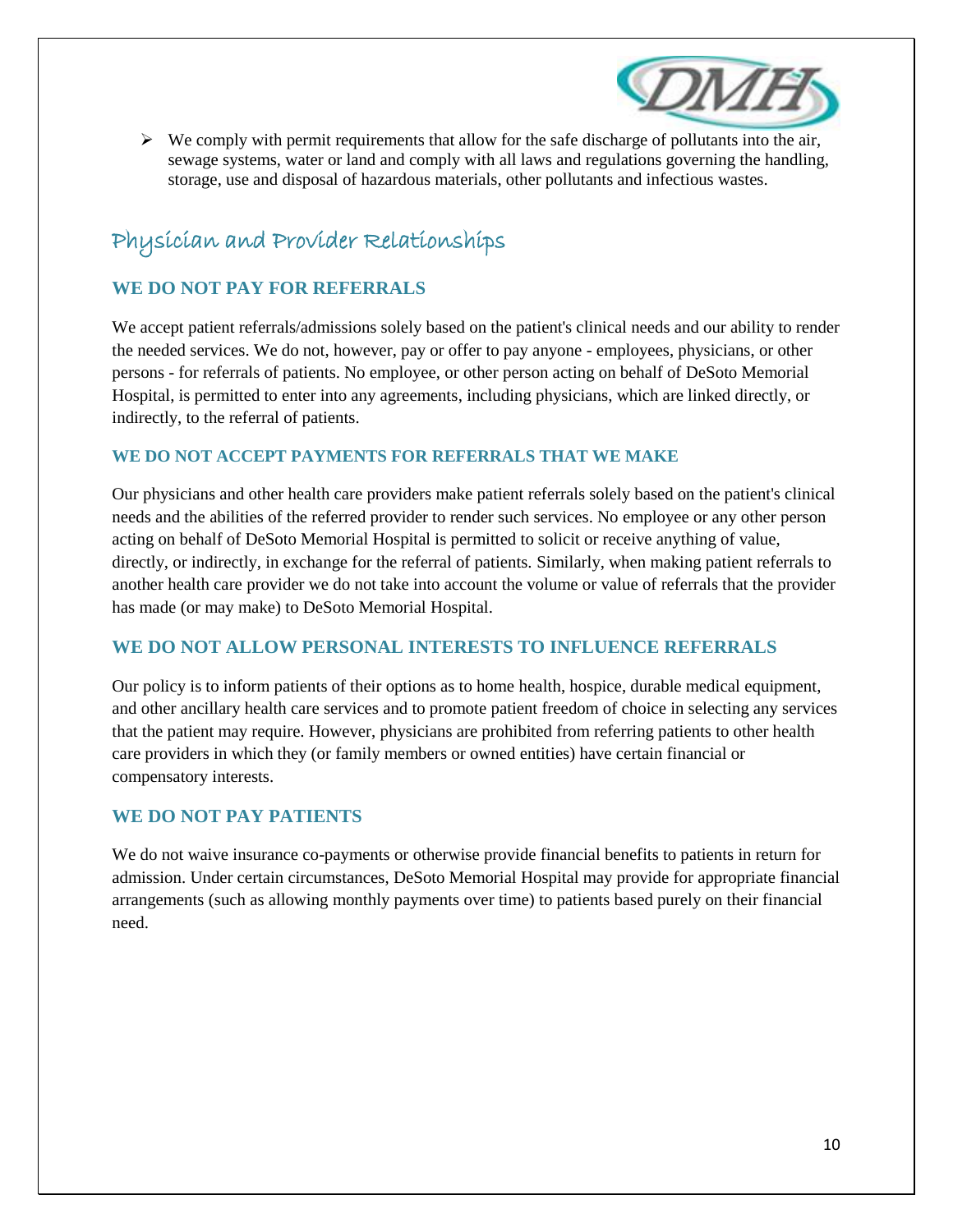



# Compliance for all Employees

### Conflicts of Interest

A conflict of interest may occur if your outside activities or personal interests influence or appear to influence your ability to make objective decisions in the course of your job responsibilities. A conflict of interest may also exist if the demands of any outside activities hinder or distract you from

the performance of your job or cause you to use DeSoto Memorial Hospital resources (i.e., time, computers, facilities, supplies) for non-hospital purposes. This policy applies to the Board of Trustees, Executive Office, all employees (including physicians with private practices) and volunteers. In avoiding conflicts of interest we keep in mind:

- We work to advance the interests of DeSoto Memorial Hospital.
- We do not compete with DeSoto Memorial Hospital.
- $\triangleright$  We do not use hospital property, information or position for personal gain.

### Duty to Know and Understand

It is the duty of all employees and relevant third parties to know and understand the ethical standards, legal standards, and company policies applicable in performing their daily tasks. DeSoto Memorial Hospital's Corporate Compliance Program is designed to assist all employees to know and understand these ethical and legal standards through training and communication.

### Duty to Comply

It is the duty of all employees to comply with applicable laws, rules, regulations, and the Code. Failure to do so may subject employees to disciplinary action.

### Duty to Report Actual or Suspected Violations

Employees must report to their Supervisor or the Compliance Officer, actual or suspected violations by employees of applicable law, rules, regulations, or the Code. Employees have the same reporting obligations for actual or suspected violations committed by a subcontractor or vendor of DeSoto Memorial Hospital. DeSoto Memorial Hospital provides multiple reporting options to ensure that employees are comfortable with whom they communicate compliance issues. In the event that the reporter wishes to remain anonymous, he or she is encouraged to make the report through the Compliance Hotline 1-800-273-8452. These calls are managed through an outside agency and reported electronically to the Corporate Compliance Officer for investigation and follow-up.

### Record Retention

Medical and business documents and records are retained in accordance with appropriate laws, Medicare Conditions of Participation, and our Record Retention Policy. Records include paper copies and electronic records. Employees must not tamper with records. Employees must not remove records from DeSoto Memorial Hospital property, except in special circumstances, such as when responding to a subpoena. Records must not be destroyed prior to the date specified in the relevant retention schedule.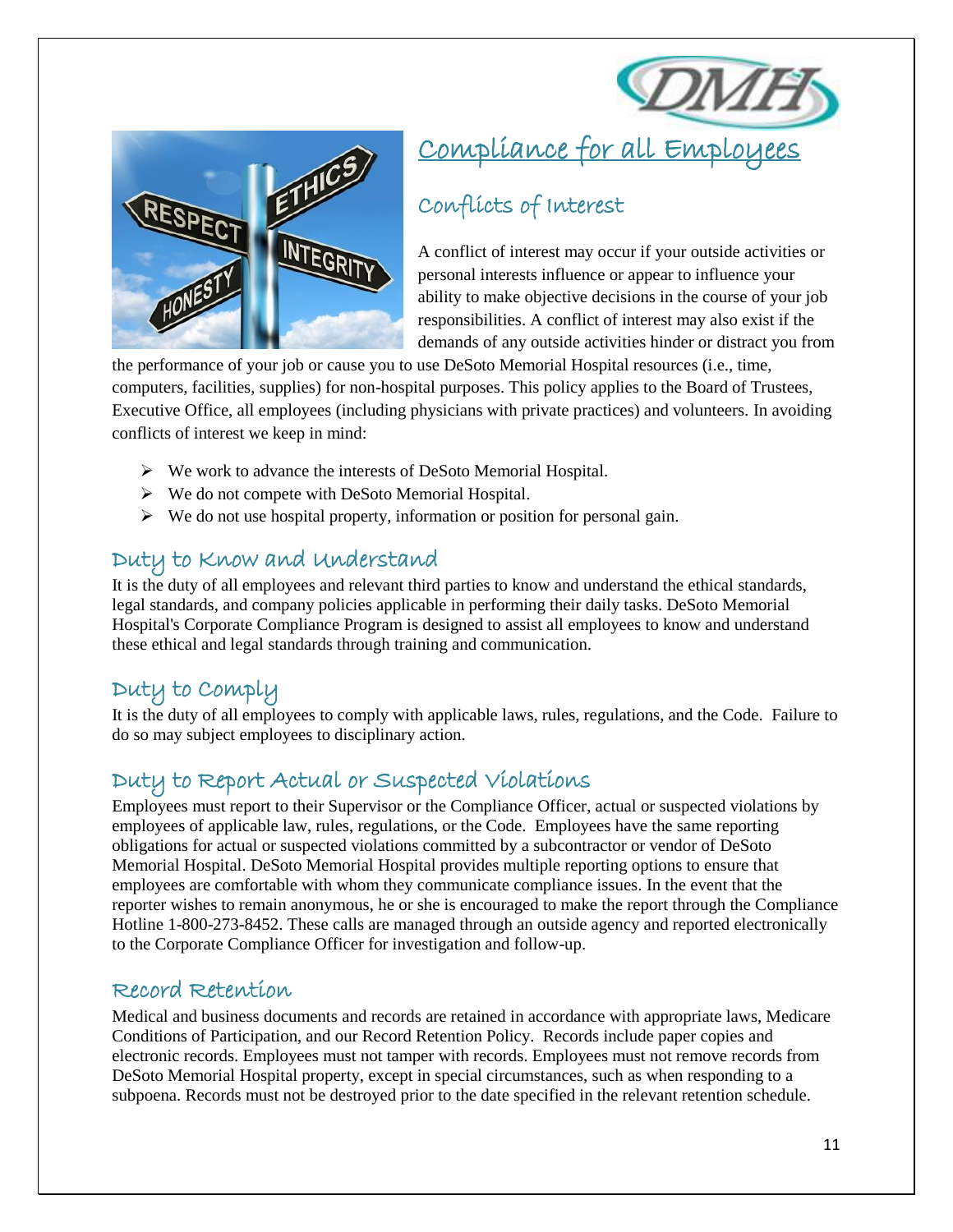

### Disruptive Conduct & Harassment (Sexual or Otherwise)

We are committed to providing a work environment free from discrimination, harassment, bullying, and retaliation (victimization), and providing equal employment opportunities for all employees, applicants, and trainees.

We do not harass anyone. Harassment may include jokes, slurs, or intimidation. DeSoto Memorial Hospital complies with applicable Federal civil rights laws and does not discriminate, exclude, or treat people differently on the basis of race, color, national origin, age, disability, or sex.

We take all allegations of harassment or bullying seriously and address them promptly. Any investigation will be conducted with the greatest degree of confidentiality consistent with completing a fair and thorough investigation.

### Intimidation and Retaliation

Retaliating against someone for raising a good faith concern, calling the Compliance/Ethics Hotline or for cooperating with an investigation is prohibited. Retaliation is taken very seriously and if it occurs will result in discipline, up to and including termination of employment.

### Obeying the Law

Obeying the law sounds easy enough, but it can be complicated, especially since so many of the laws and regulations that apply to us are intricate, including fraud and abuse laws, Medicare's Conditions of Participation, Joint Commission, as well as other federal and state laws. If we have questions about any laws that apply to us, we should contact the Corporate Compliance Office at Ext. 697 or Direct Line 863- 993-7697

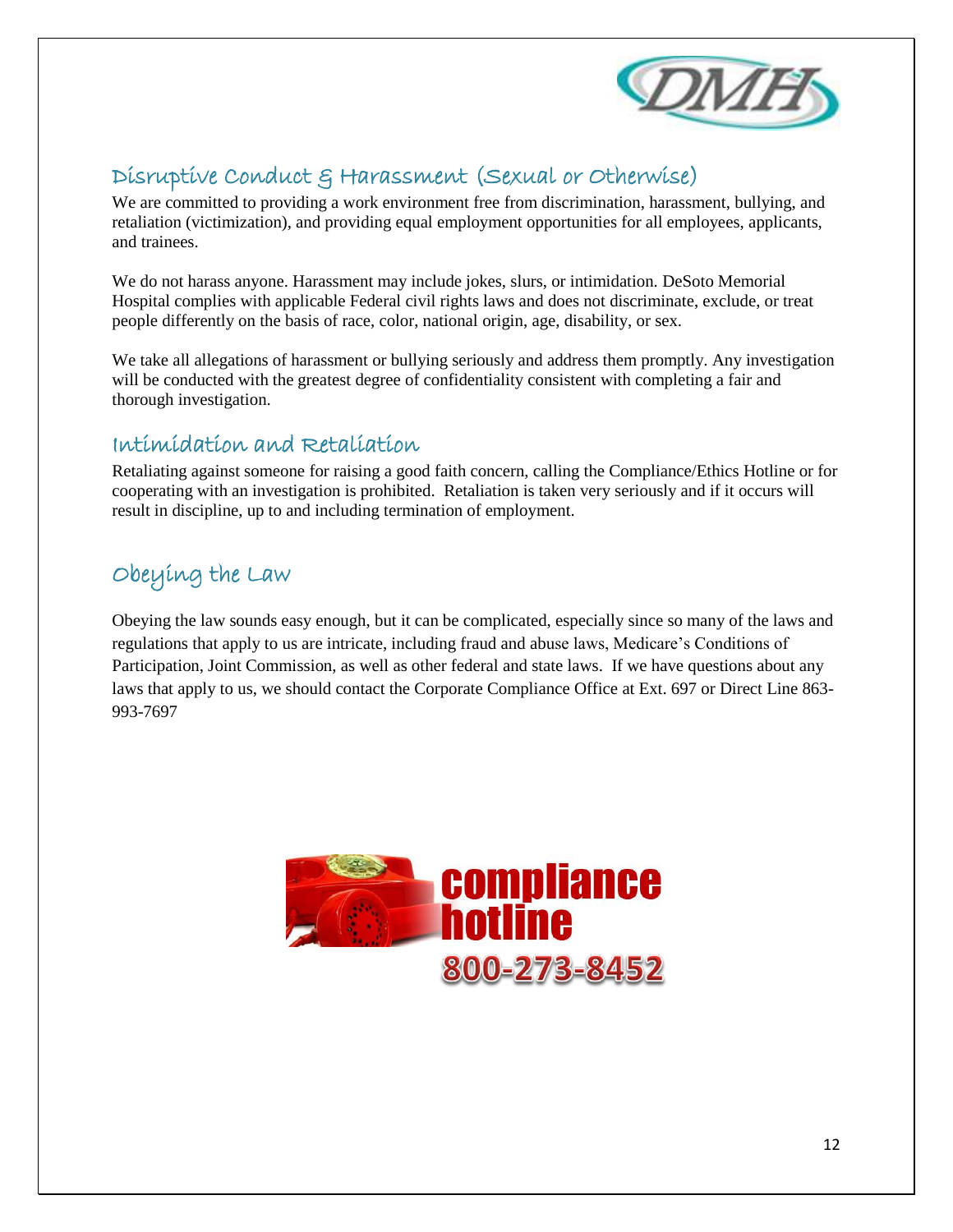

### **Code of Conduct & Ethics for Chief Executive and Senior Financial Officers**

The attitude and actions of the Chief Executive Officer (CEO), Senior Financial Officers (Chief Financial Officer and Controller) and the Director of Nursing (DON) of DeSoto Memorial Hospital (DMH) are crucial for maintaining the hospital's commitment to the following underlying principles and philosophies.

- (I) DMH is committed to honest and ethical conduct and expects the CEO, CFO, DON and Controller to exemplify such conduct.
- (II) DMH is committed to full, fair, accurate, timely and understandable disclosure in the hospital's public reports and communications.
- (III) DMH will comply with applicable federal and state laws, rules, and regulations.

Accordingly, DeSoto Memorial Hospital's Corporate Compliance Officer and the Board of Directors has developed and adopted this Code of Conduct & Ethics applicable to its CEO, CFO, DON and Controller with the goal of promoting the highest moral, legal, and ethical standards and conduct within the organization.

#### Honest and Ethical Conduct

While DMH expects honest and ethical conduct in all aspects of the organization's business from all employees, DMH expects the highest possible honest and ethical conduct and integrity from the CEO, CFO, DON and Controller. These officers must set an example for the organization's employees and DMH expects these officers to encourage a culture of transparency, integrity, and honesty.

#### Conflicts of Interest

Service to DMH should never be subordinated to personal gain or advantage. If the CEO, CFO, DON, or Controller becomes aware that he or she is in a situation that presents an actual or perceived conflict of interest (i.e., any situation in which such individual's potential for private interest or personal gain interferes or appears to interfere with the interests of DMH), or is concerned that an actual or perceived conflict of interest might develop, he or she is required to discuss the matter with the Chairman of the Board and the Corporate Compliance Officer for the purpose of developing a means for the ethical handling of that situation. In this connection, the CEO, CFO, DON and Controller should periodically review the DMH Conflicts of Interest Policy and make efforts to follow and document its application within the organization.

#### Disclosure

The CEO, CFO, DON and Controller shall promptly bring to the attention of the Board of Directors any information he or she may have concerning problems within the financial processes of DMH. Such problems may include (i) significant deficiencies in the design or operation of internal controls which could adversely affect DMH's ability to record, process, summarize and report financial data, or (ii) any fraud, whether or not material, or (iii) any actual or perceived conflicts of interest